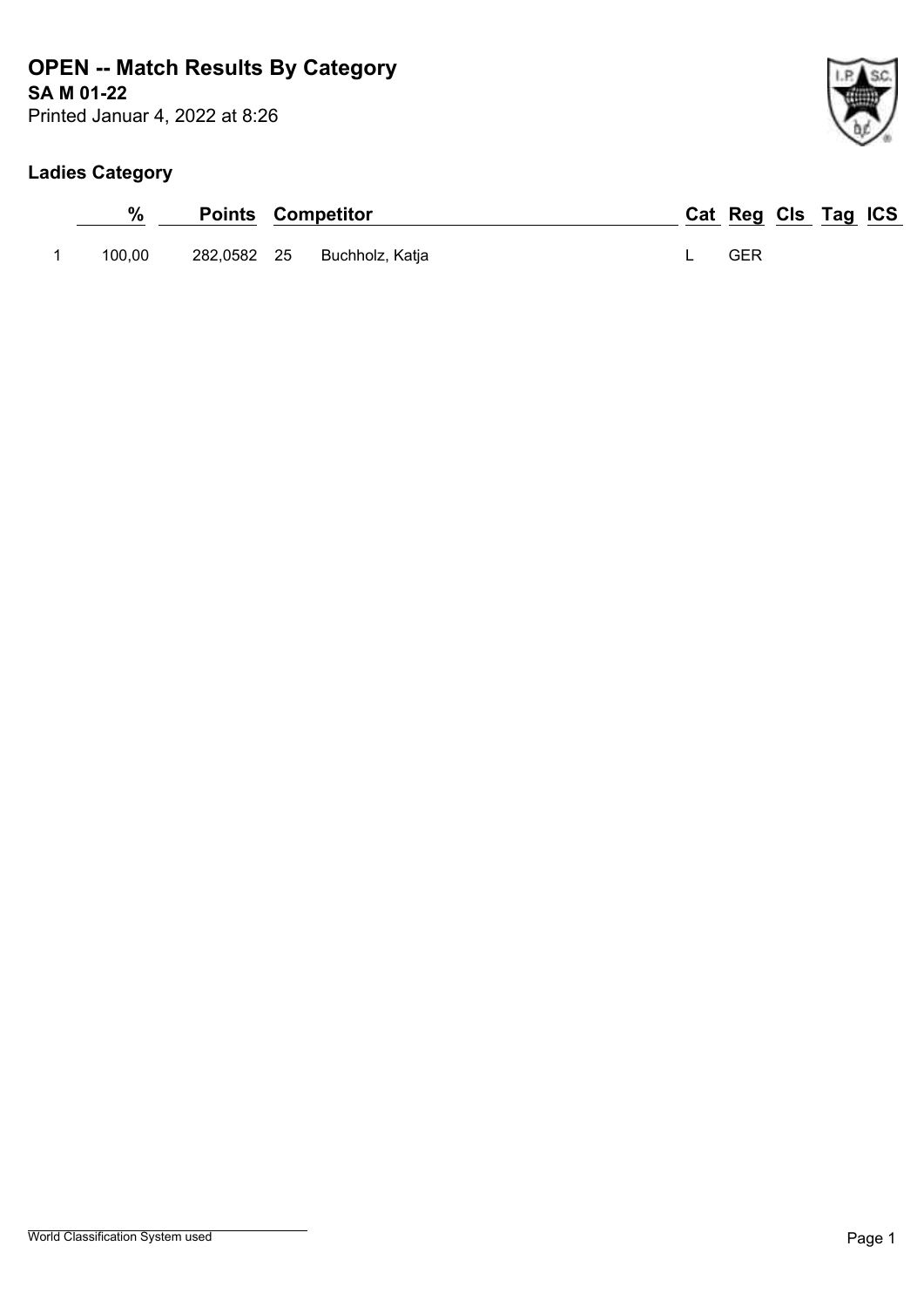## **SA M 01-22 OPEN -- Match Results By Category**

Printed Januar 4, 2022 at 8:26

| %      | <b>Points Competitor</b> |                  |  | Cat Reg Cls Tag ICS |  |  |
|--------|--------------------------|------------------|--|---------------------|--|--|
| 100.00 | 447,5536 1               | Lippert, Ralf H. |  | GER                 |  |  |

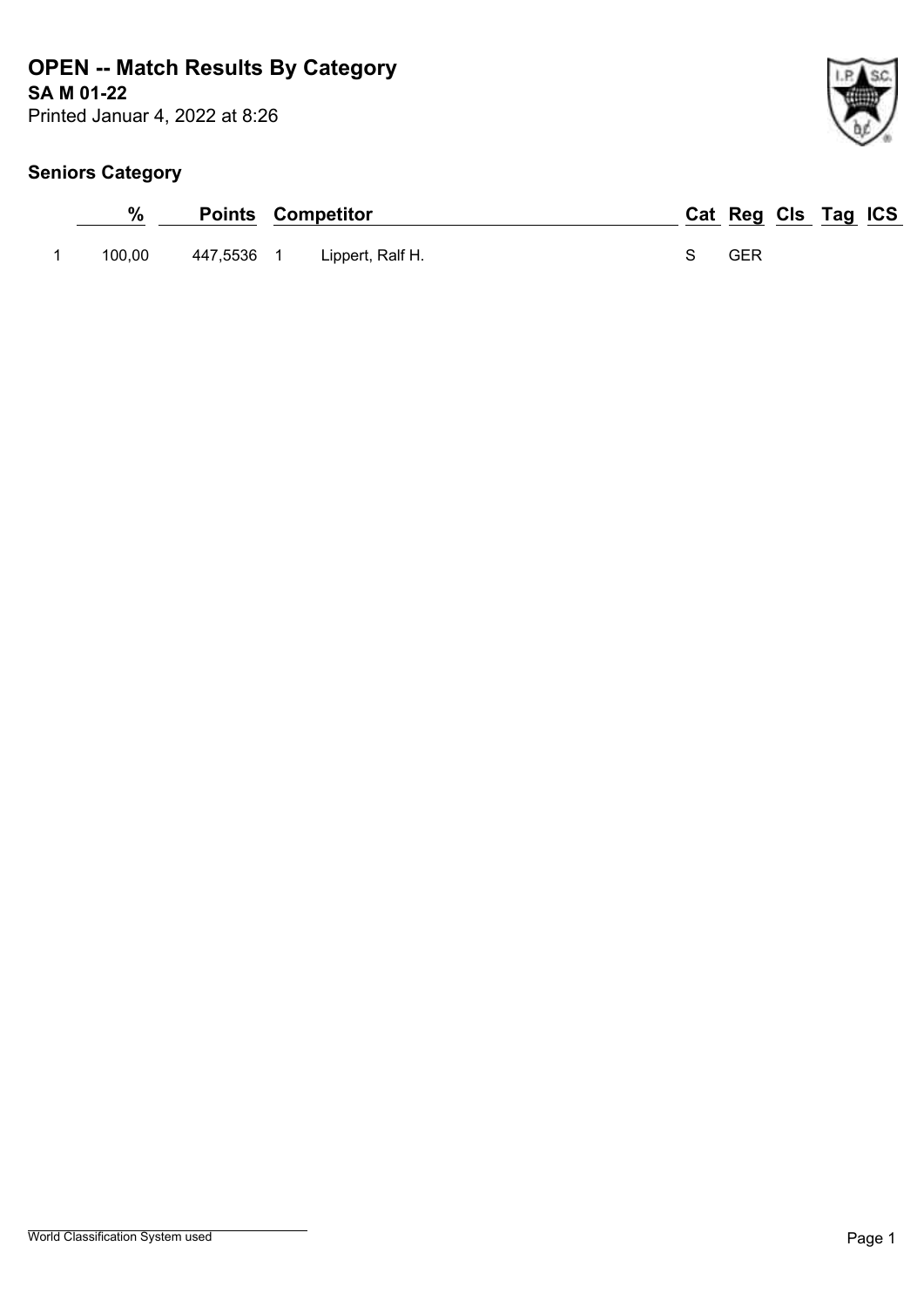## **SA M 01-22 PRODUCTION -- Match Results By Category**

Printed Januar 4, 2022 at 8:26

### **Ladies Category**

| %      | <b>Points Competitor</b> |                         |  | Cat Reg Cls Tag ICS |  |  |
|--------|--------------------------|-------------------------|--|---------------------|--|--|
| 100.00 |                          | 179,4992 20 König, Vera |  | GER                 |  |  |

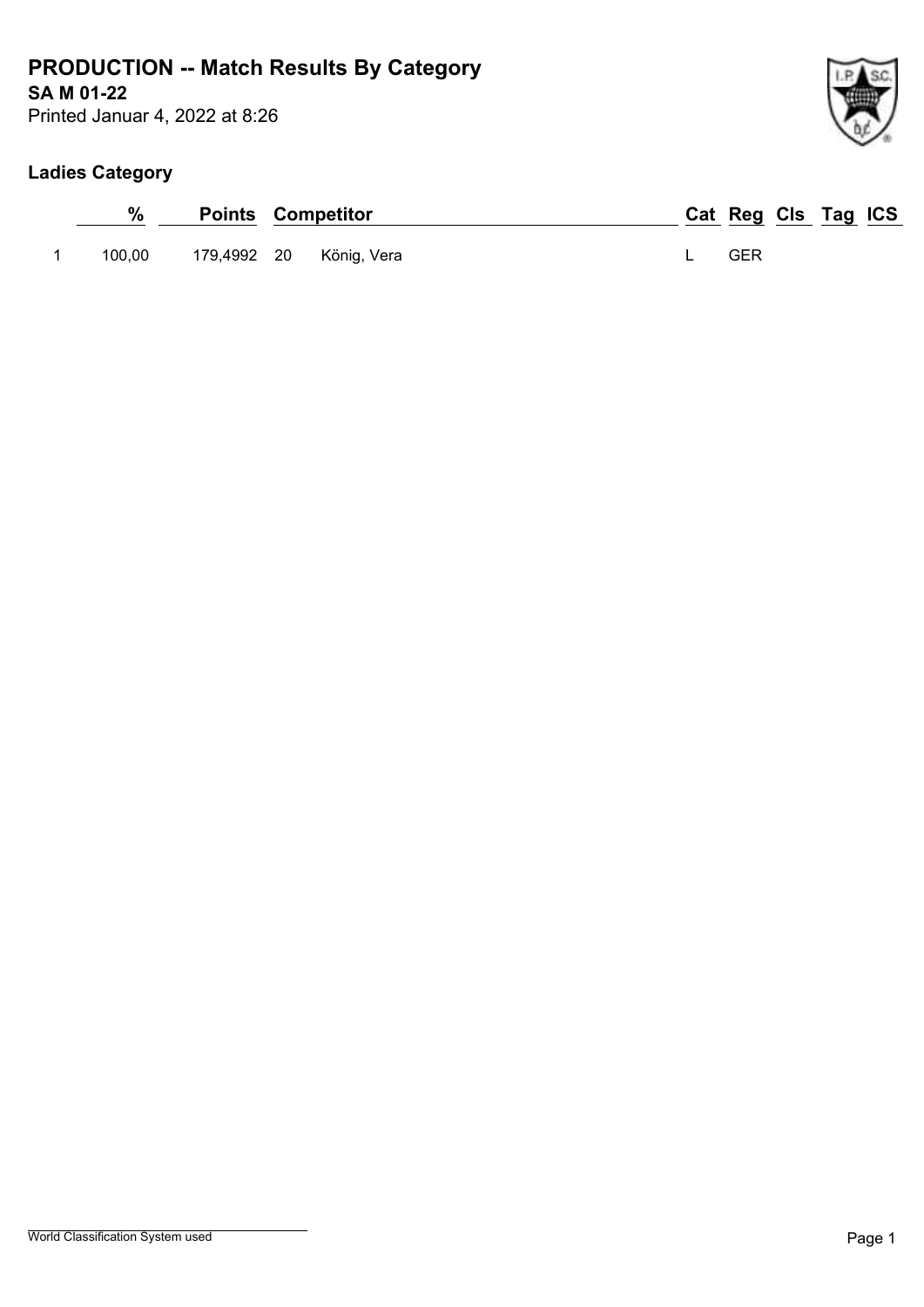## **SA M 01-22 PRODUCTION -- Match Results By Category**

Printed Januar 4, 2022 at 8:26

| %      | <b>Points Competitor</b> |                              |  | Cat Reg Cls Tag ICS |  |  |
|--------|--------------------------|------------------------------|--|---------------------|--|--|
| 100.00 |                          | 283,8545 5 Wanninger, Helmut |  | GER                 |  |  |

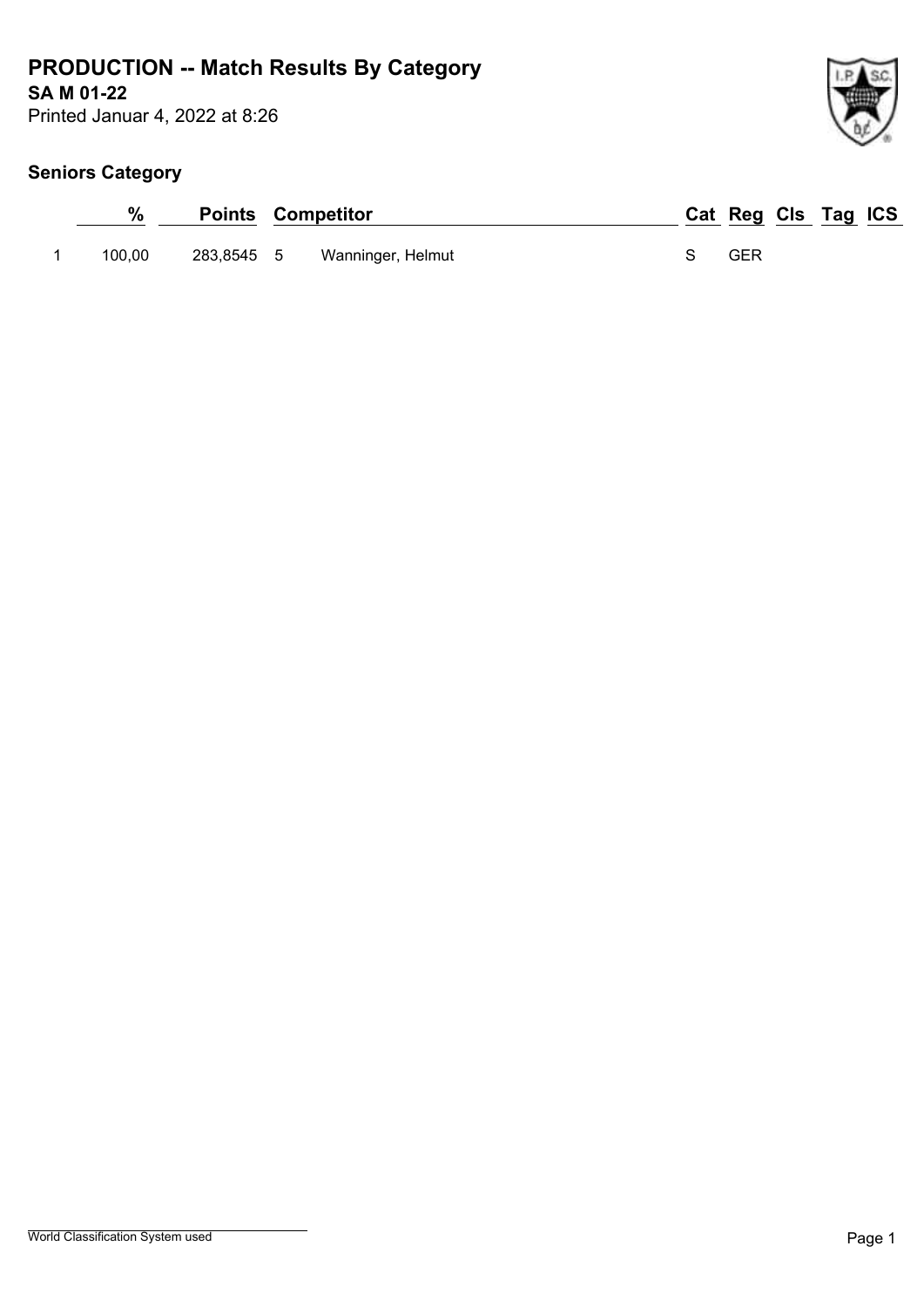## **SA M 01-22 PRODUCTION -- Match Results By Category**

Printed Januar 4, 2022 at 8:26

## **Super Seniors Category**

| %      | <b>Points Competitor</b> |                             |        | Cat Reg Cls Tag ICS |  |  |
|--------|--------------------------|-----------------------------|--------|---------------------|--|--|
| 100.00 |                          | 323,4731 16 Dietrich, Armin | SS GER |                     |  |  |

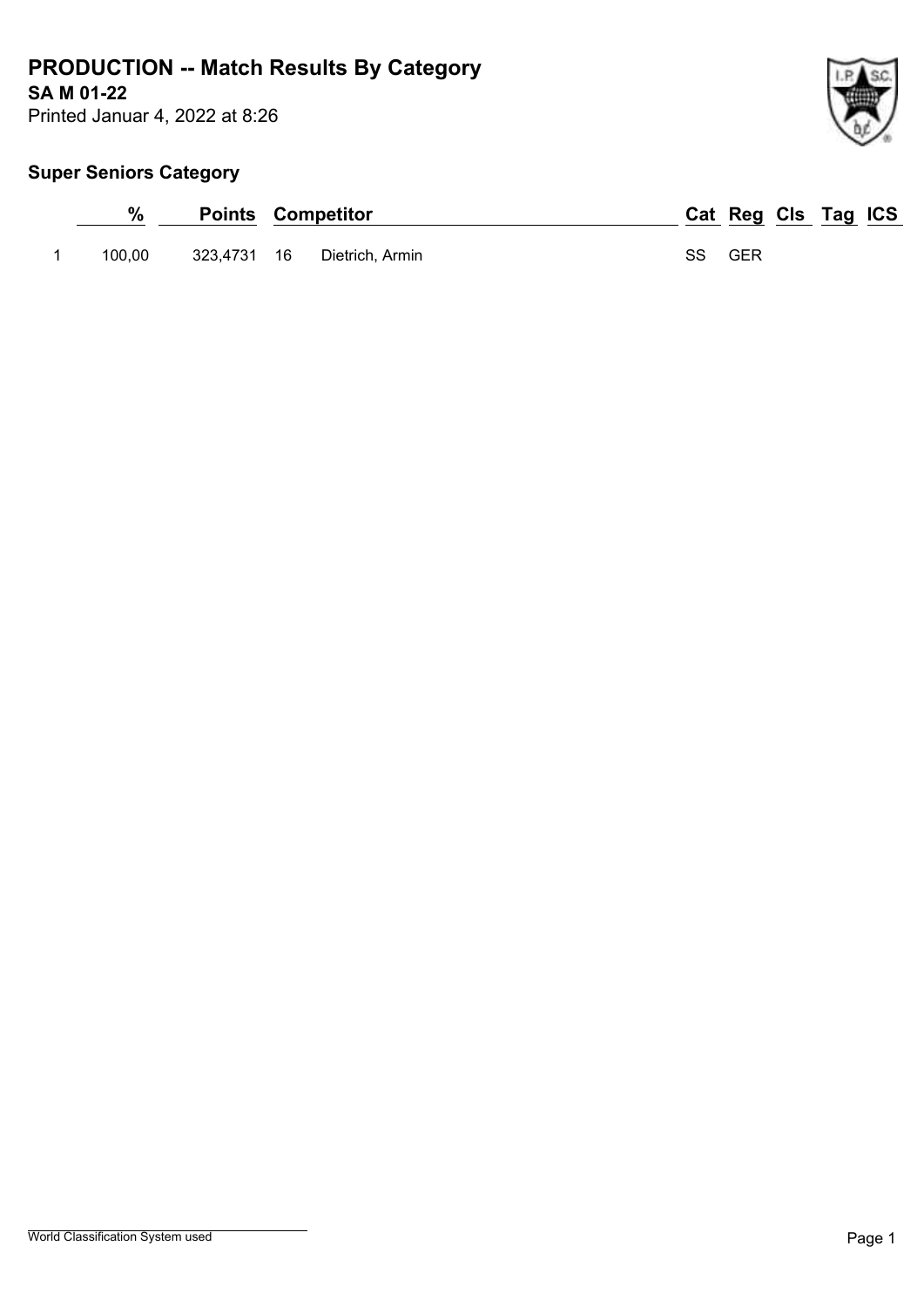## **SA M 01-22 PRODUCTION OPTICS -- Match Results By Category**

Printed Januar 4, 2022 at 8:26

### **Ladies Category**

| %      | <b>Points Competitor</b> |                           |  | Cat Reg Cls Tag ICS |  |  |
|--------|--------------------------|---------------------------|--|---------------------|--|--|
| 100.00 |                          | 256,9897 14 Hendel, Heidi |  | GER                 |  |  |

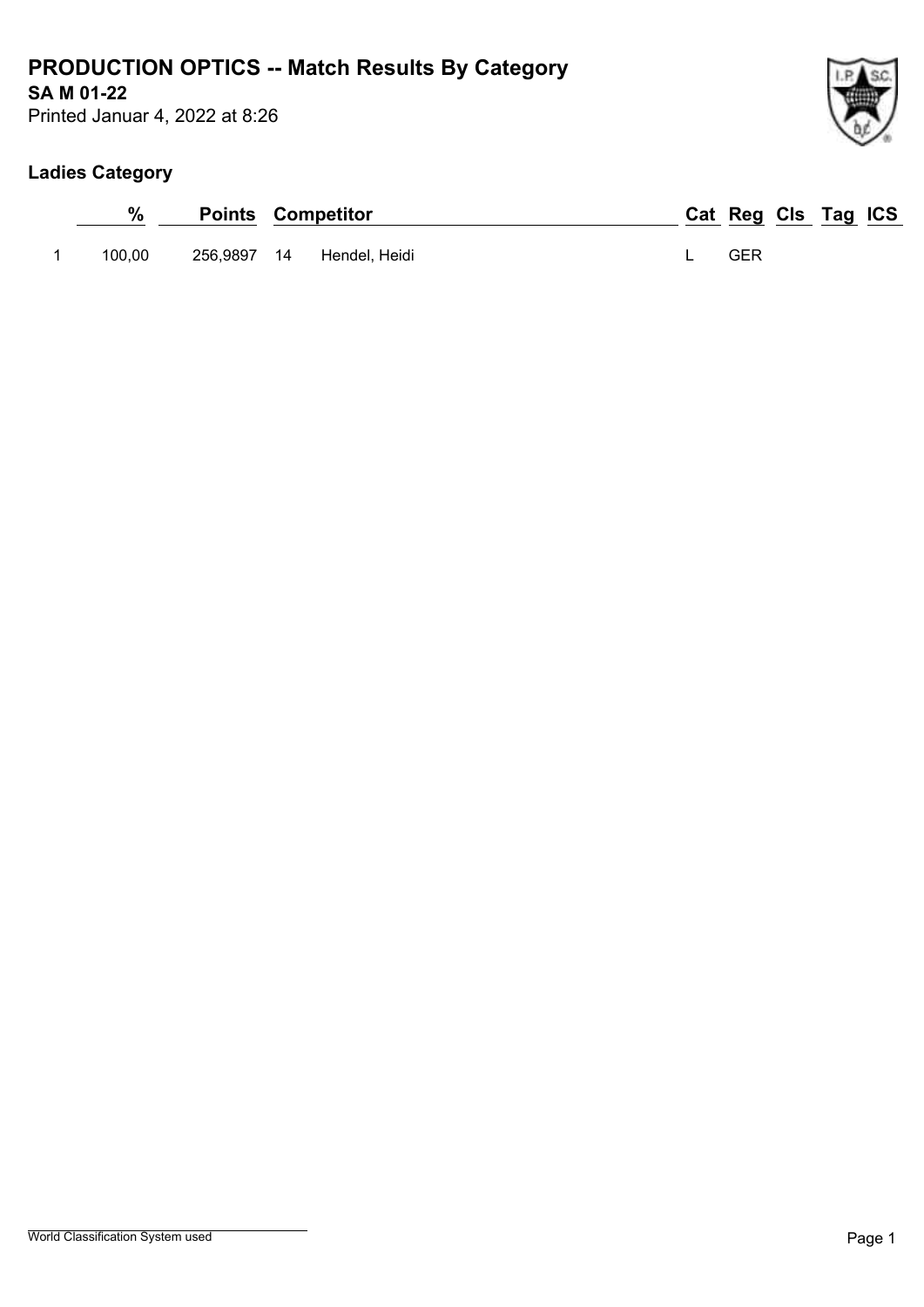## **SA M 01-22 PRODUCTION OPTICS -- Match Results By Category**

Printed Januar 4, 2022 at 8:26



|   | $\frac{0}{0}$ | <b>Points</b> |                | Competitor          |   | Cat Reg Cls Tag ICS |  |  |
|---|---------------|---------------|----------------|---------------------|---|---------------------|--|--|
|   | 100.00        | 512.8356      | - 17           | Dirscherl, Reinhard | S | GER                 |  |  |
| 2 | 88,30         | 452.8251      | 15             | Hendel, Erwin       | S | <b>GER</b>          |  |  |
| 3 | 87,99         | 451.2539      | - 22           | Wohn, Hansjörg      | S | <b>GER</b>          |  |  |
| 4 | 87,95         | 451,0208      | $\overline{4}$ | Reiner, Rolf        | S | <b>GER</b>          |  |  |
| 5 | 73,57         | 377,2694      | - 8            | Schlatt, Herbert    | S | <b>GER</b>          |  |  |
|   |               |               |                |                     |   |                     |  |  |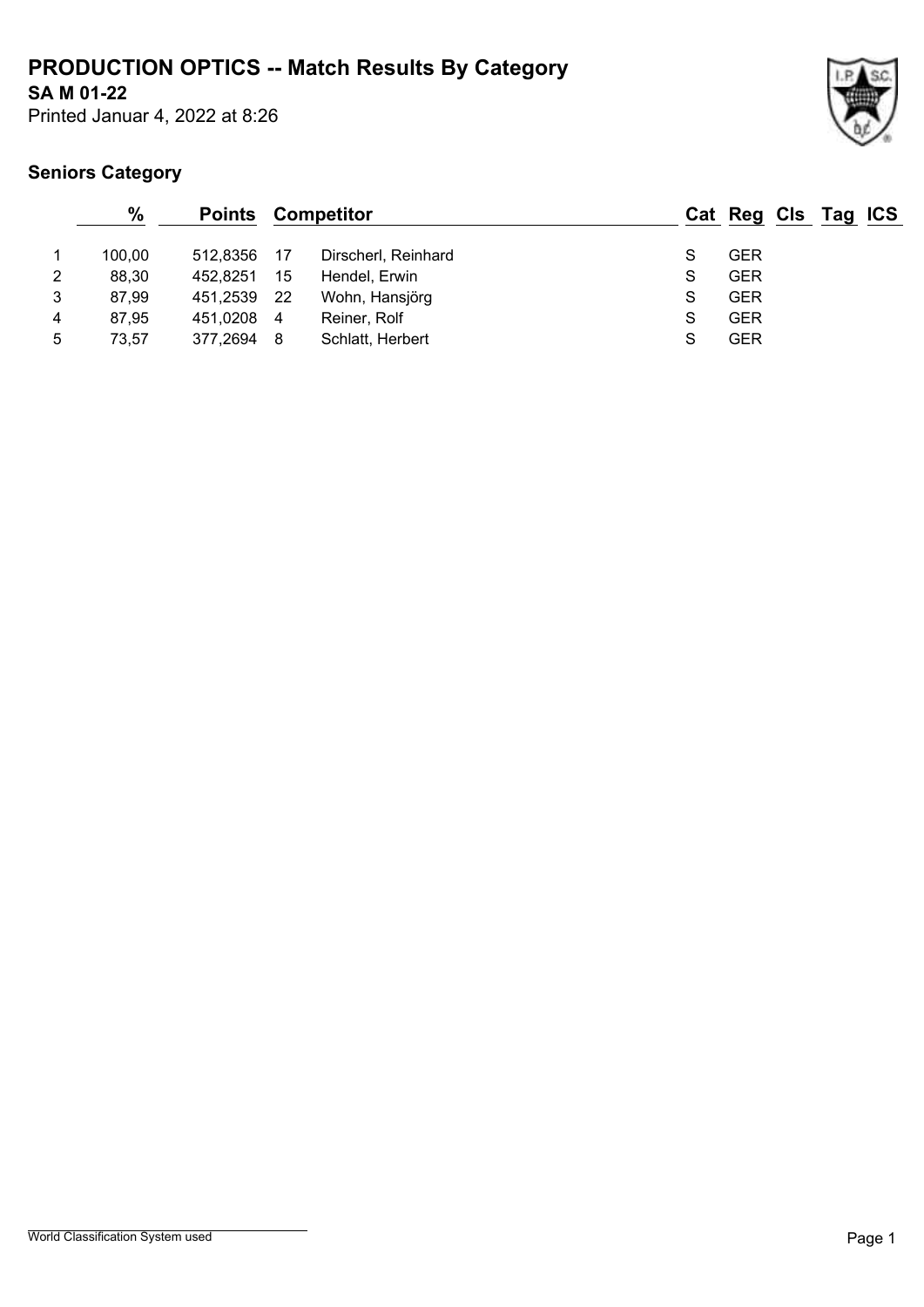# **SA M 01-22 STANDARD -- Match Results By Category**

Printed Januar 4, 2022 at 8:26

| $\frac{0}{0}$ |            | <b>Points Competitor</b> | Cat Reg Cls Tag ICS |  |  |
|---------------|------------|--------------------------|---------------------|--|--|
| 100.00        | 430,1790   | Prakesch, Oliver         | GER                 |  |  |
| 71.15         | 306.0903 2 | Thiele, Michael          | Ger                 |  |  |